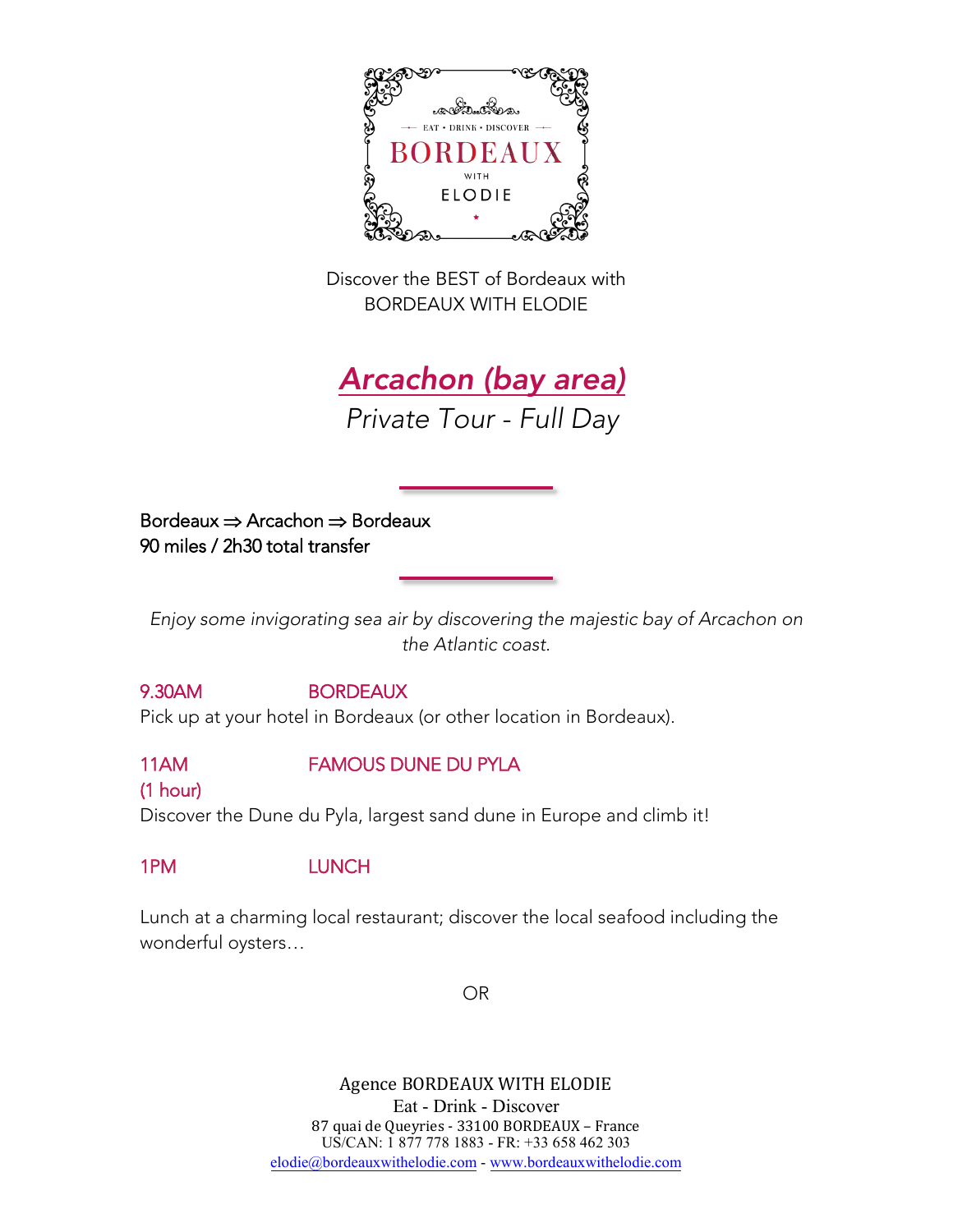

Lunch at a oyster farmer cabin (fresh oysters and other seafood + dry white wine…. Yum!)…

## **AFTERNOON**

## - BOAT RIDE

Enjoy a 2h private boat ride on a "pinasse" (typical local fishing boat) and taste our local oysters and white wine onboard (starting at 300€/boat)

*Navigate between the oyster parks in small channels, along traditional villages and small beaches of the Peninsula… You will have the opportunity to discover Birds' Island and its huts/cabins built on stilts (the "cabanes tchanquées"), the Cape Ferret Peninsula small fishing villages and beaches, the Pilat Dune, the Arguin oyster Bank, the very heart of the Bay and the Leyre river delta, the picturesque Oyster Farming Ports…*

*Taste some delicious fresh oysters paired with a local dry white wine*

OR

Enjoy the seaside, the town of Arcachon and relax on a sand beach...

OR

- Stroll on a boat during 1h30 all around the "bird island" (starting at 20€/guest).

# 6/6.30PM BORDEAUX

Arrive at your hotel.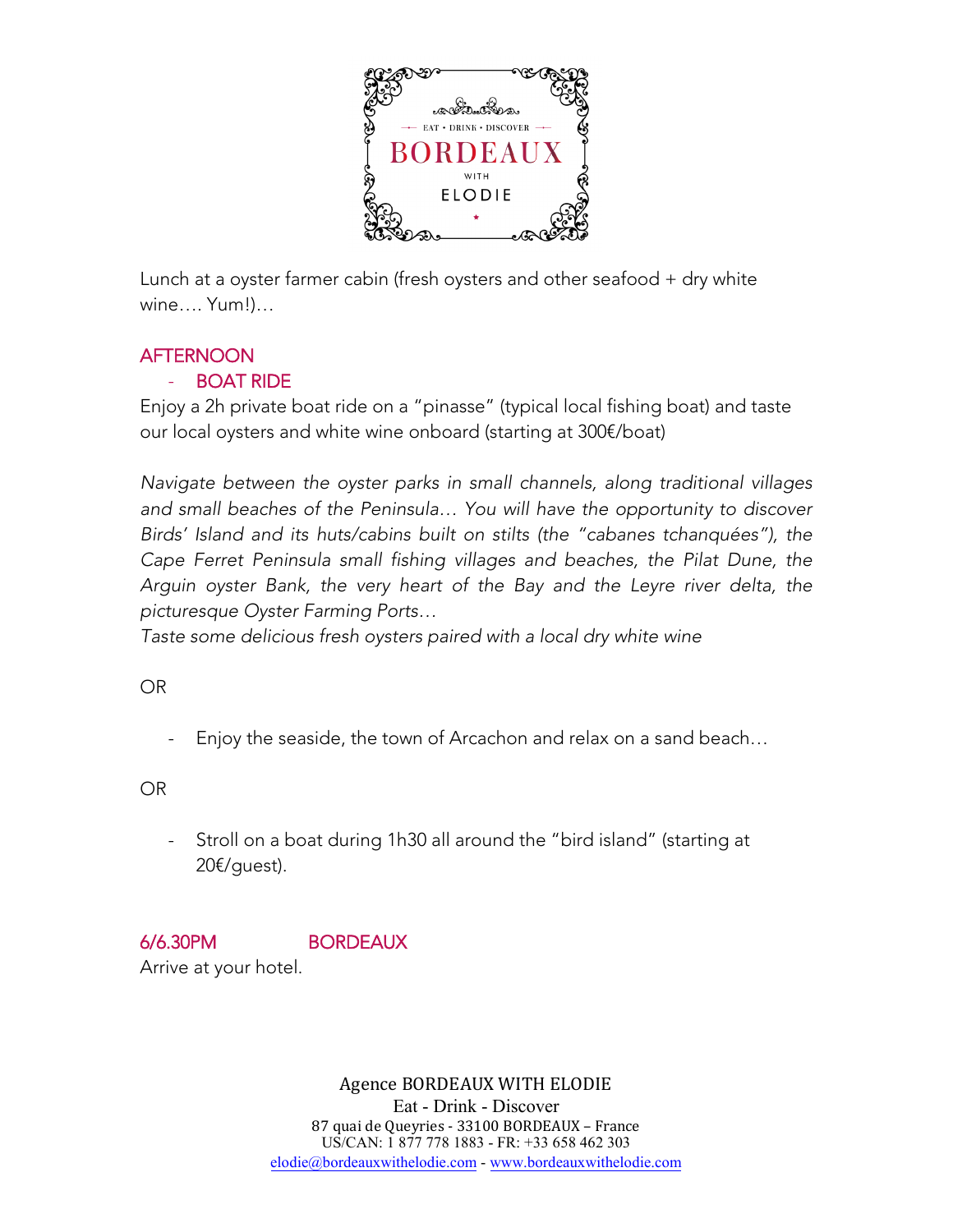



### Included:

- **Bookings/organization**
- **The English speaking local guide**
- **T** Private transportation

#### Not included:

Activities, meals, any personal expenses, airfares, accommodation. Generally, everything not listed in the program.

## Price:

550€ for 1 or 2 guests + 35€ for each additional guest (up to 8 guests total)

Please note that there might be an extra charge if departure and arrival are not in Bordeaux City Center.